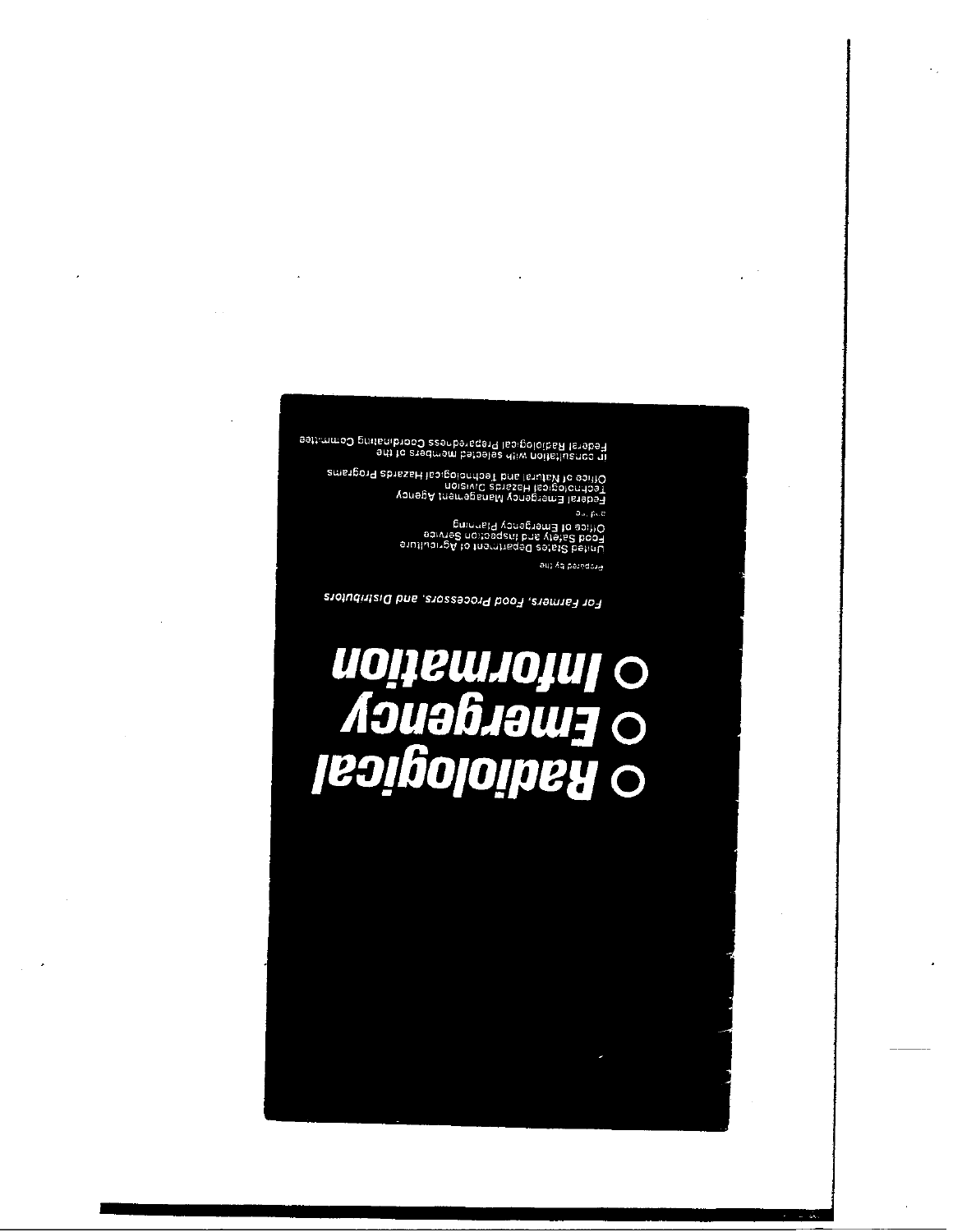

Ċ,

# What to Do in a Radiological Emergency

### A Summary of Recommendations

occur in this country, it is important that we be prepared for<br>such an event. The information in this brochure may help you to more effectively respond to such an emergency. While it is unlikely that a serious radiological emergency wil

If a radiological emergency occurs in your immediate<br>area, you will be alarged by the sounding of a siren, an<br>emergency vehicle equipped with a loudspeaker, a tone<br>energency vehicle equipped with a loudspeaker, a tone<br>and the following actions:

 $\mathbb{S}^2$ 

emergency information irř'yòur area by calilng local<br>emergency officials or your local radio and television stations. channel that carries Emergency Broadcast System (EBS) Turn on your radio or television and tune it to a station or You may verify the EBS stations/channels that broadcast Information or listen to the message on your tone alent radio

channel number here for future reference. Please do this now and insert the station frequency or

**Radio Stations** 

**Television Channels** 

may be advised to take protective actions such as: Follow the directions of the State or local emergency<br>response officials as provided by独e above sources. You

Protect feed and water.

• Cover outside sepplies with a tarpaulin or other appropriate material.

. Cover open water sources.

 $\frac{1}{\sqrt{2}}$ 

.Flemove dairy animals from pasture, shelter if possible, and<br>.provide them with protected feed and water.

ரிrotect other livestock and poultry by sheltering them it.<br>.<br>water.<br>water.

说的eshets (go inside) or to evacuate. (This would help Protect you and your family from potentially harmful levels Wou live within 10 miles of the plant, you may be advised

×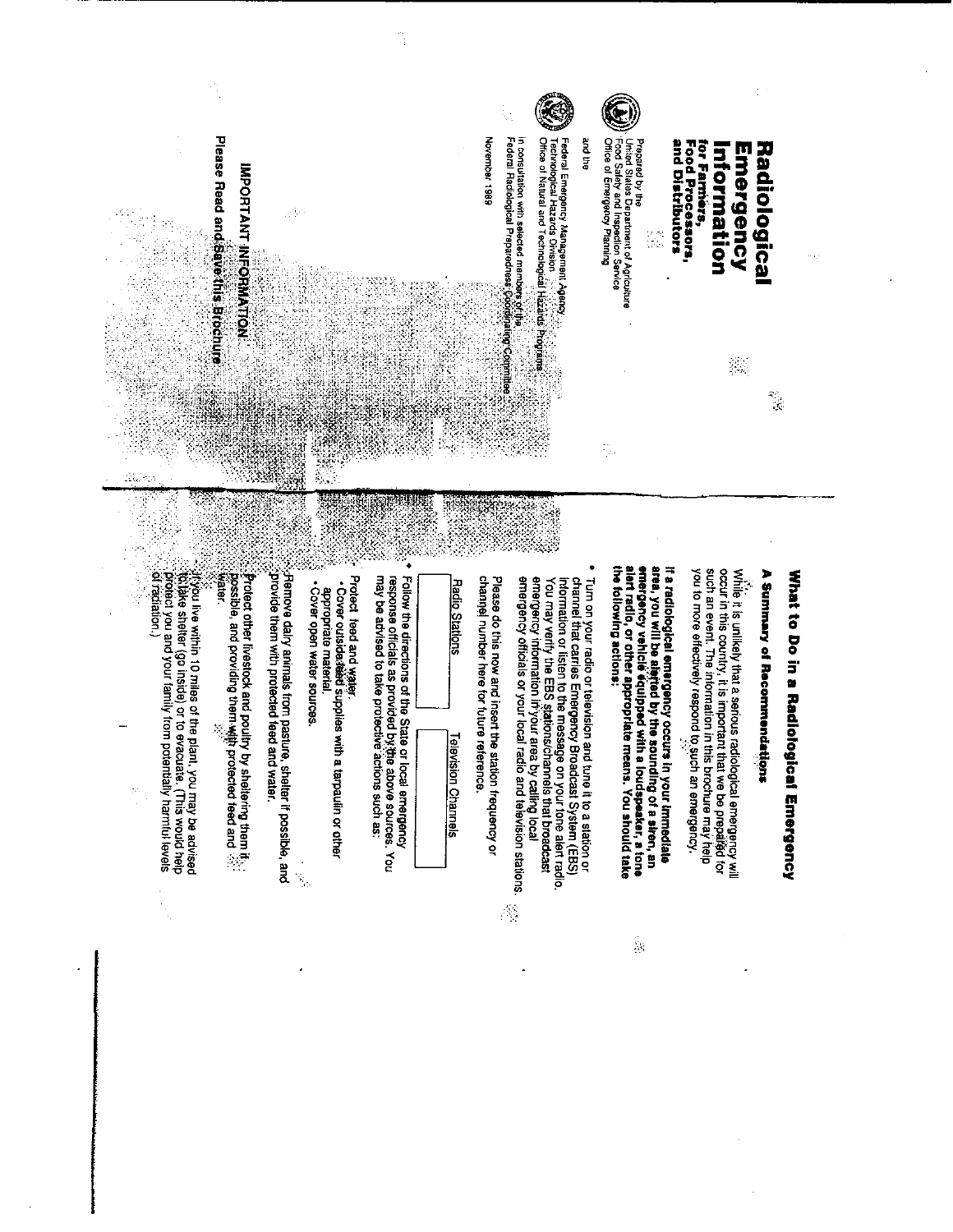If a release of radioactive materials occurs and contamination of agricultural products is verified by appropriate State and local government officials, the following are examples of protective actions that may be recommended:

- . When you go outside, wear outer clothing that covers all portions of the body, similar to what you would wear when applying pesticides; for example, boots, gloves, coveralls, or long-sleeved shirts, and long pants.
- . Wear a protective mask or place a folded (preferably dampened) cloth over your mouth and nose when working outside to prevent inhalation of radioactive materials.
- \* Remove outer clothing before going indoors.
- . Wash hands thoroughly before preparing or eating food.
- . Wash, scrub, peel, or shell fresh fruits and vegetables before eating them.
- · Remove dairy animals from pasture, shelter if possible. and provide them with protected teed and water.
- \* Do not slaughter any animals
- \* Do not use fresh milk from your dairy animals, vegetables from your garden, or eggs from your chickens.
- . Do hot engage in dust-producing activities such as<br>cultivating, disking, baling, or harvesting
- Do not process or distribute agricultural products until they<br>have been sampled by appropriate government officials and found to be free of contamination.
- · Do not transport or market contaminated tood products.
- \* Do not fish or hunt.

Specific instructions will depend on the distance of your farm or facility from the commercial nuclear power station and the prevailing wind conditions:

### **Table of Contents**

|                                                 | page<br>2 |
|-------------------------------------------------|-----------|
|                                                 | 2         |
| Emergency Planning Zones and Protective Actions | з         |
| Protective Actions for the Food Supply          | 4         |
|                                                 | - 7       |
|                                                 | 8         |
|                                                 | 9         |
| Summary of Effects of Radioactive Deposits      | 10        |

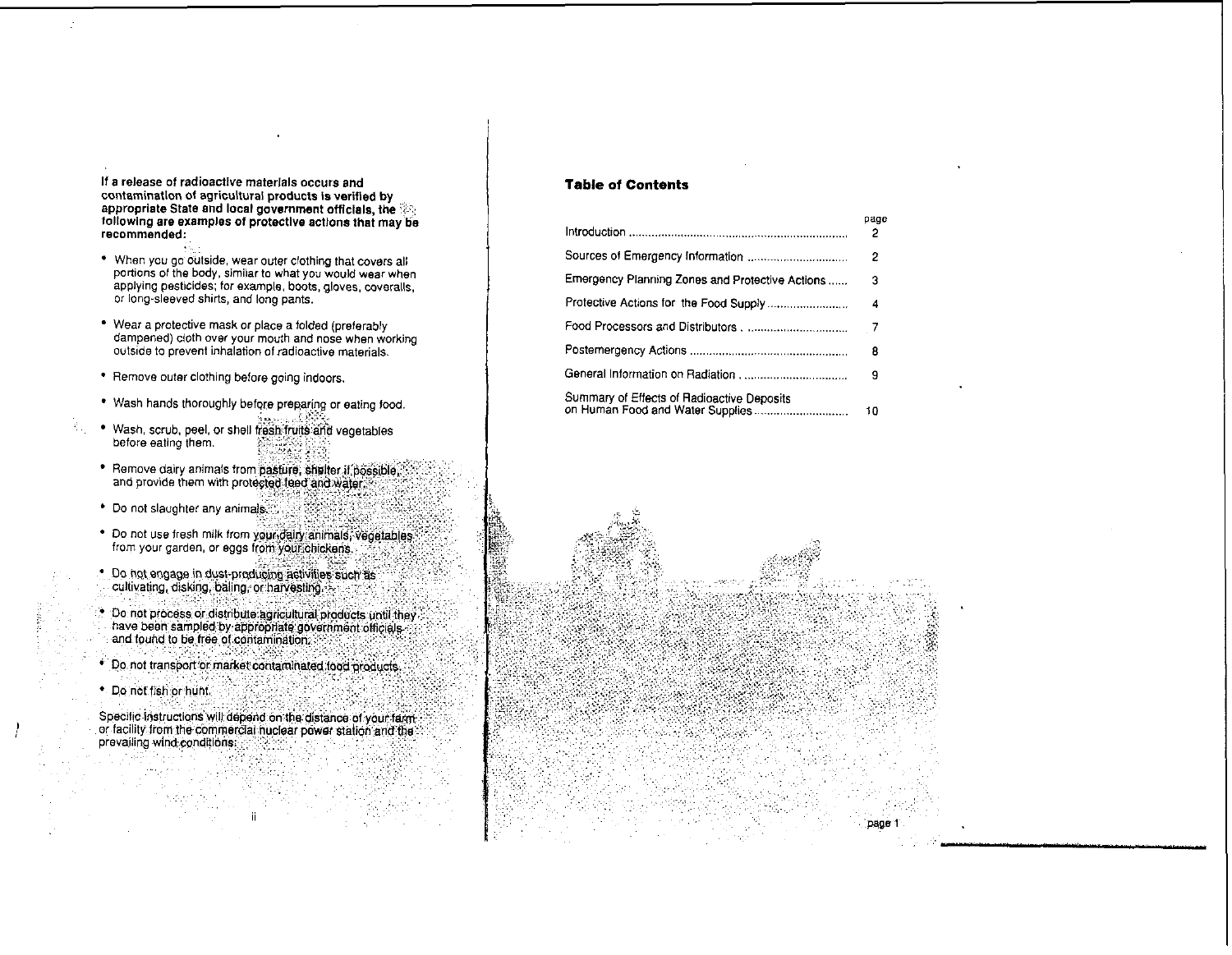### **Introduction**

This brochure provides emergency information for the agricultural community within a 50-mile radius of a commercial nuclear power. station. It contains information concerning how you will be notified and what procedures you should follow in the unlikely event of a radiological emergency at the power station.

If an emergency results in a release of radioactive material to the environment, you may be advised to take actions to protect your family, farm animals, and agricultural products. This information, along with specific instructions you will receive over the Emergency Broadcast System (EBS) or through other official news releases, will help you to prevent or minimize the effects of a radiological emergency on food and agriculture.

The instructions in this brochure may also be used in response to other kinds of radiological emergencies. General information on radiation and postemergency activities is provided at the end.

Please read this brochure thoroughly.

### **Sources of Emergency Information**

In the event of an emergency at the nuclear power station near you, specific protective action recommendations will be issued by appropriate State or local government officials. Information to prevent or minimize radiation contamination of food products will be provided to you through at least one of the sources listed below:

- The Emergency Broadcast System (EBS) will provide you with emergency information over designated radio and television stations. These stations will also provide additional emergencyrelated information.
- Your County Extension Office may provide you with information on the protection of agricultural products through local radio or television broadcasts, newspaper articles, or by telephone.
- National Oceanic and Atmospheric Administration (NOAA) weather radio broadcasts over tone alert radios will provide you with up-to-date weather information. The broadcasts may also provide you with emergency instructions on protective measures.
- Additional emergency agricultural information may be available to you through State or local government emergency organizations.

### **Emergency Planning Zones and Protective Actions**

Two types of emergency planning zones (EPZ) may be referred to in an emergency:

### The Plume Exposure Pathway EPZ

- is the area within a 10-mile radius around a commercial nuclear power station in which people may be directly exposed to radiation.

### The Ingestion Exposure Pathway EPZ

光图

- is the area within a 50-mile radius around a commercial nuclear power station in which papple may be indirectly exposed to radiation by eating or drinking contaminated food, milk, and water.

The safety of the food supply within the 50-mile incestion exposure pathway EPZ could be a concern to members of the acricultural community if a radiological release to the atmosphere occurred. During such a release, both water and land could become contaminated. Eating contaminated foods and drinking contaminated milk and water could have a harmful, long-term effect on your health.

State and local government emergency response organizations are prepared to quickly notify and advise the apricultural community on what actions to take in the event of a radiological emergency. The decision to recommend protective actions will be based on the emergency conditions at the power station, available information on the amount of radiation that has been released to the environment. and consideration of the health, economic, and social impacts of the proposed actions.

There are two types of protective actions that will help to prevent or lessen the possibility of persons eating or drinking contaminated food or water:

### **Preventive Protective Actions**

- actions to prevent or minimize contamination of milk and food products. An example would be washing, scrubbing, peeling, or shelling fruits and vegetables to remove surface contamination.

### **Emergency Protective Actions**

- actions to isolate or contain food and prevent its introduction into commerce and to determine whether condemnation or other action is appropriate. An example would be to restrict or withhold (embargo) agricultural and dairy products from the marketplace by prohibiting transportation from the affected areas.

page 3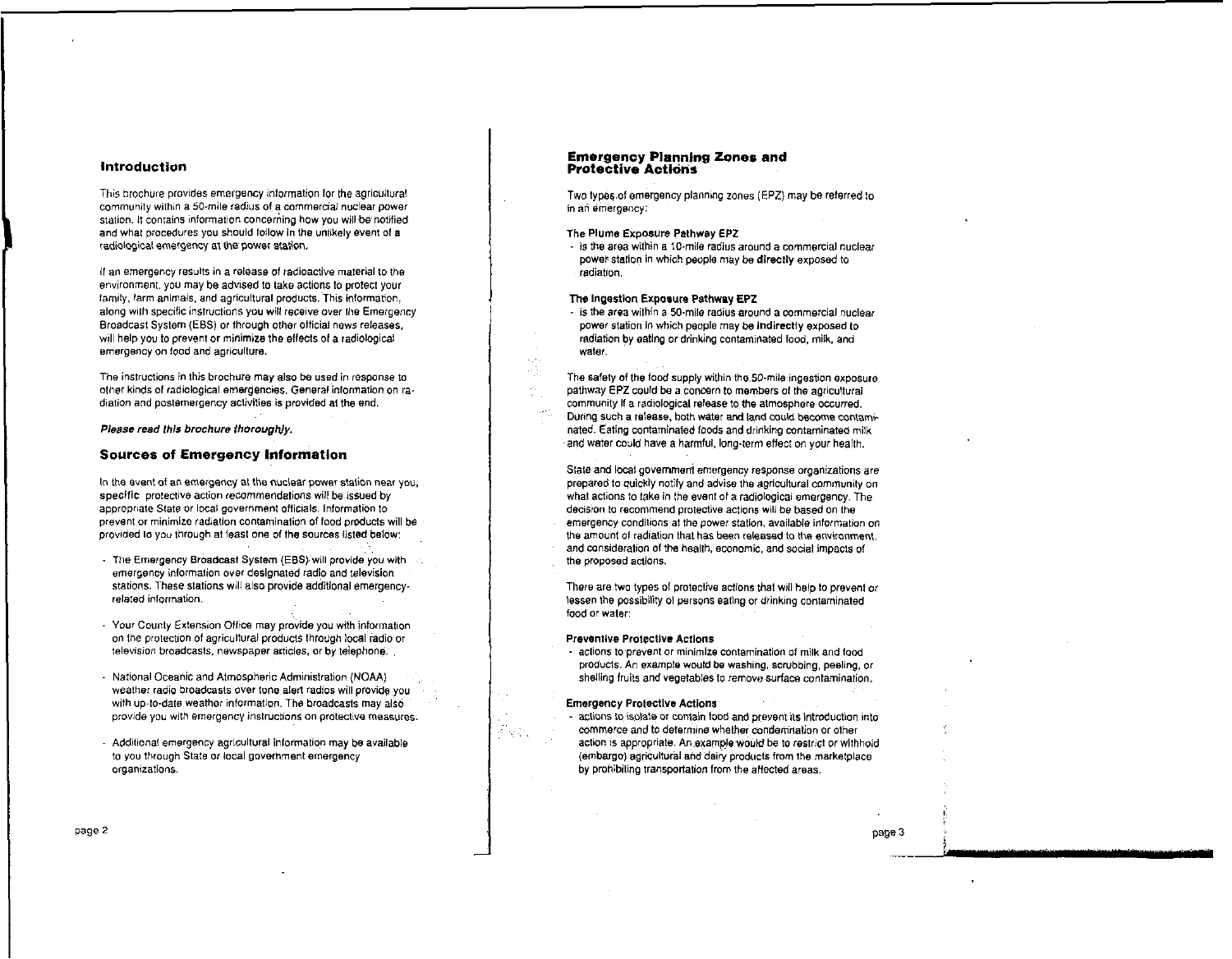### **Protective Actions for the Food Supply**

The following are examples of preventive and emergency protective actions and related information that may be recommended to the agricultural community by appropriate State or local government officials. Location-specific protective action recommendations will be issued by these officials in the event of an actual emergency.

### Milk

Remove all dairy animals from pasture, shelter if possible, and provide them with protected feed and water. State or local government officials may come to your farm to take milk, feed, and water samples for laboratory analysis to determine whether any of these products are contaminated.

If dairy products are found to be contaminated, it may be recommended that milk and milk products be withheld from the market. It is possible, however, for milk products contaminated with certain radioactive materials to be safe for human consumption after proper storage over a period of time. This will allow for decay. of the radioactive materials. The decay may be achieved by freezing and storing fresh milk, concentrated milk, or concentrated milk products. Storage of milk for prolonged periods of time at reduced temperature is also possible provided ultrahigh temperature pasteurization techniques are used durino processing. Using fluid milk for the production of butter, cheese, dry milk, or evaporated milk may also be possible.

You will be advised by State or local government officials as to what protective actions are appropriate.

### **Fruits and Vegetables**

Wash, scrub, peel, or shell locally grown fruits and vegetables, including roots and tubers, to remove surface contamination.

if they are contaminated by short-lived radionuclides (e.g., todine 131), preserve by canning, freezing, or dehydration and store to allow time for decay of the radioactivity.

### **Meat and Meat Products**

page 4

If there is a release of radioactive material to the environment. vousmay be advised to place meat animals on protected feed and water and, if possible, provide them with shelter. If livestock consume. feed and water contaminated with radioactive materials, some of the contamination will be absorbed into their bodies and could then. enter the human food supply through meat and meat products.

### Poultry and Poultry Products

Poultry raised outdoors, especially those kept for egg production, should be monitored by taking samples and performing laboratory tests to determine the presence of radioactive contamination. Poultry raised indoors and given protected feed and water are not likely to be contaminated. If contamination is verified. State or local government officials may advise that poultry and eggs should not be eaten.

### Fish and Marine Life

Fish and other marine life raised in ponds may continue to be harvested unless appropriate State or local government officials have determined through laboratory analysis of samples that they are contaminated. Samples of water, fish, and marine life from open bodies of freshwater and saltwater should also be analyzed to ensure that they are safe.

### Soils

If State or local government officials find that the soil is contamihâted, proper soil management procedures can be implemented to reduce contamination to safe levels. Idling, the nonuse of the land for a specific period of time, may be necessary in some cases. However, in situations involving highly contaminated soil, removal and disposal of the soil may be more appropriate.

Planting alternative crops may also be recommended in some situations. Crops such as cotton and flax could be substituted for food crops because they contribute little or no radioactive material to the human diet.

Deep-plowing the soil will move radioactive substances below the plant roof level, prevent plants from taking up contaminated hiltrients and allow the level of radioactivity to decrease with the passage claime.

State of ecal government officials will let you know what actions are appropriate.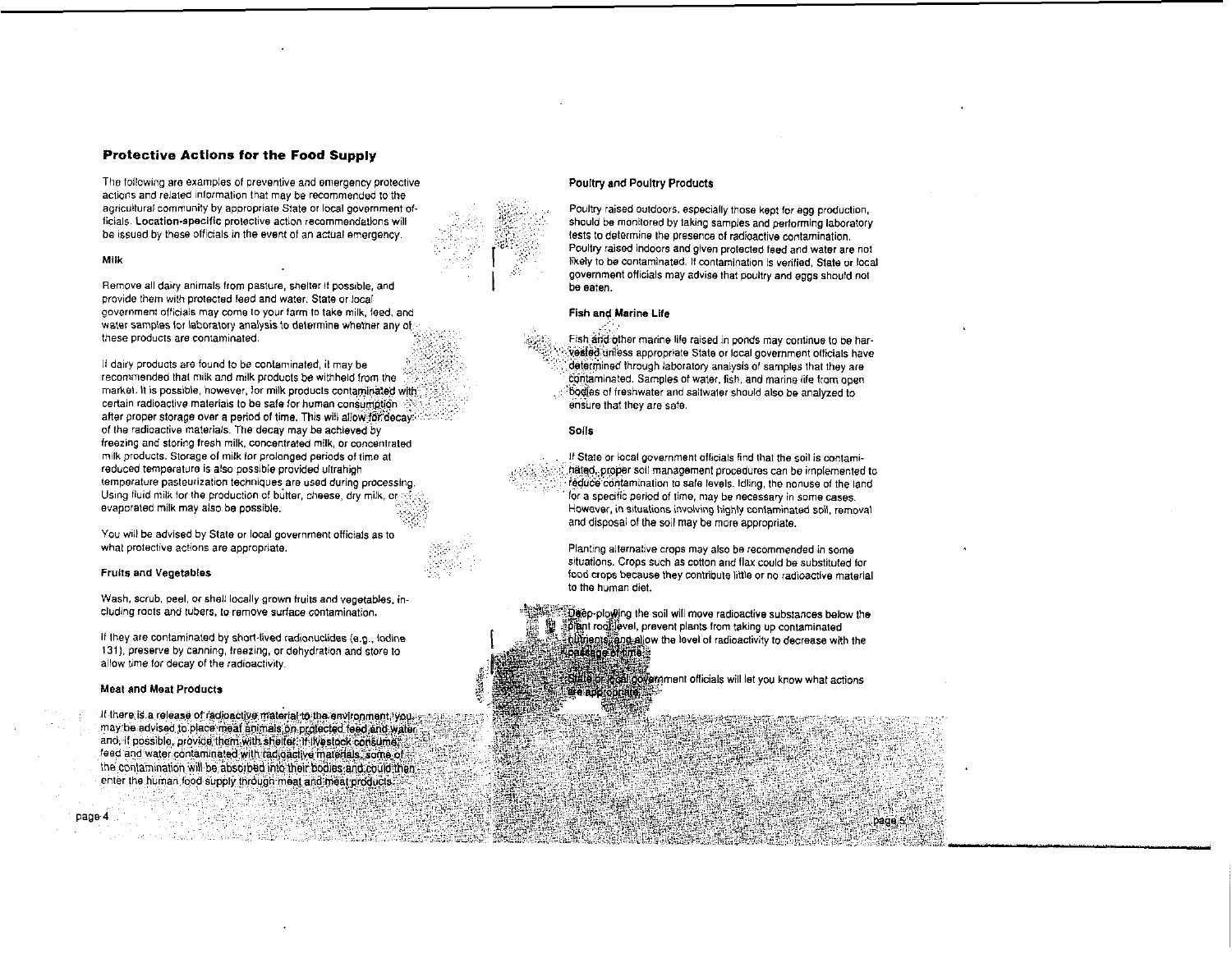### Grains

stored separately. harvested, contaminated and uncontaminated grains should be probably remove any remaining contamination. Sampling and If grains are permitted to grow to maturity, most contamination will laboratory analysis will determine if the grain is safe to use. When probably be removed by the wind and rain. Milling or polishing will

### Water

ground will travel very slowly unless soils are sandy. It is unitkely become contaminated. Radiation contaminants deposited on the other covered or underground sources of water will probably not Open sources of water should be protected. Cover open rain that underground water supplies will be affected. barrels and tanks to prevent contamination. Covered wells and

will prevent contaminants from entering the storage containers. are supplied by runoff from roofs or other surface drain fields. This Filler pipes should be disconnected from storage containers that

prevent distribution (e.g., irrigation) of contaminated water. Glose water intake valves from any contaminated water sources to

### Honey

propriate State or local government officials if radioactive contamicials on how to handle the hives and honey. nation is detected in the area. You will be instructed by these off-Honey and bee hives will need to be sampled and analyzed by ap

ś

page 6

÷,

美國

ż,

 $100077$ 精神感染

in<br>1979<br>198

## Food Processors and Distributors

ground or in the air, and from contact with contaminated products Radioactive contamination of milk or food products in an attected area can occur **during processing, or during transportation.**<br>This can result from exposure to radioactive materials on the

 $\frac{3}{2}$ 

should not be released until they are considered to be safe for con-<br>sumption, or until a decision is made to dispose of them. You will restrict the movement of food products and withhold them from the food products. Foilowing a radiological emergency, government officials may be instructed how to safely handle and dispose of contaminated marketplace if they are found to be contaminated. These products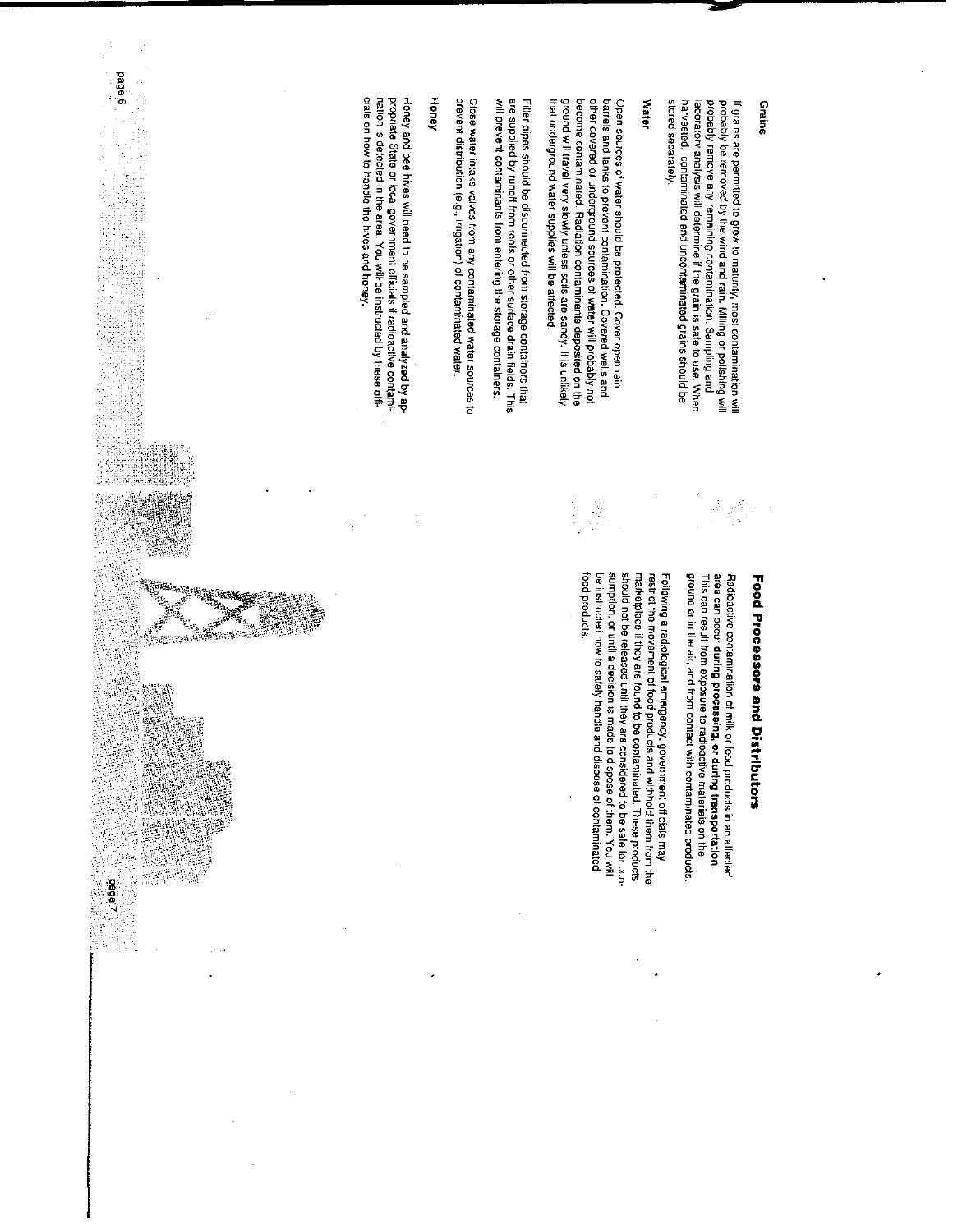### Postemergency Actions

coour if contamination is verified. The following sections describe postemergency actions that will

### **Anueau**

is religion and the settle of the reduction watering. British the problem grading rontes to use and safety precautions to take. Heentry will allow you permit reentry is made. You will receive specific instructions on Broadcast System (EBS) or other official means it a decision to dovernment officials will advise you through the Emergency termporarily to your farm when conditions permit. State or local evacuated from your area, you may be allowed to return. radius of the commercial nuclear power station. If you have been restricted, contaminated area, in all probability within the 10-mile Reentry is the temporary entry, under controlled conditions, into a

### Бессием

g abed

determine whether condemnation and disposal are appropriate. into the market place. State and local government officials will Containment of persise it and the seried to prevent its introduction. usting your animate, rood, and property it such actions are neces-They will provide you with instructions and assist you in decontamiwater, soil, crops, and animal products from your farm or business. levels of contamination. They may need to take samples of air, Siate and local government officials will identify the types and acceptable levels for normal daily living. Following the emergency, of themnonivne entirul notifields galaxies to associated at a vision of

ing the distance from the source of radiation.

one additional millim isnotibbs eno-

reus suo antiog ronnine operations.

decreased by reducing the tine the person is exposed and increas-

much radioactive material stays in the body, and the general health

length of time of exposure, how much of the body is exposed, how

ad nas notialbas to atsette eriT incertain frequencies of radiation can be

The shuoms of radiation on people algoed and model in the shuoms and

livtiggrear a commercial nuclear power station receive less than

suosia, iniueura uor including exposure trom topacco use. Persons

zonices: The total average exposure per person per year is about

per year. Each person also receives about 53 millinems a year from radiation exposure received by each person is about 300 millinems

The health eftects to people from radiation exposure is measured in

-ibnoo beliotinoo tebnu inemnotivne ent of alaiteism evitosoibst to

cial nuclear power stations may release small, nonharmlul amounts

soil composition, and the presence of radori gases from me soil and

ing on related factors such as solar radiation, geographic elevation,

radiation." It may vary greatly from one location to another dependpunotgxped" belles ei fnemnotivne fuo ni gnitexs ylleturen noit

-sibst to level edT (zeibod not ni neve bns , zemon tuo ni ,lios edt environment. They are in the air we breathe, in the food we eat, in

Radiation and radioactive materials are a natural part of our

General Information on Radiation

radiation such as X-ray machines, and color televisions. Commer-

building materials. We are also exposed to sources of manimade

cousniuer products and occupational and other environmental moti bevieces An approximate / milliments is received from

units of millinems. In the United States the average background



瀔